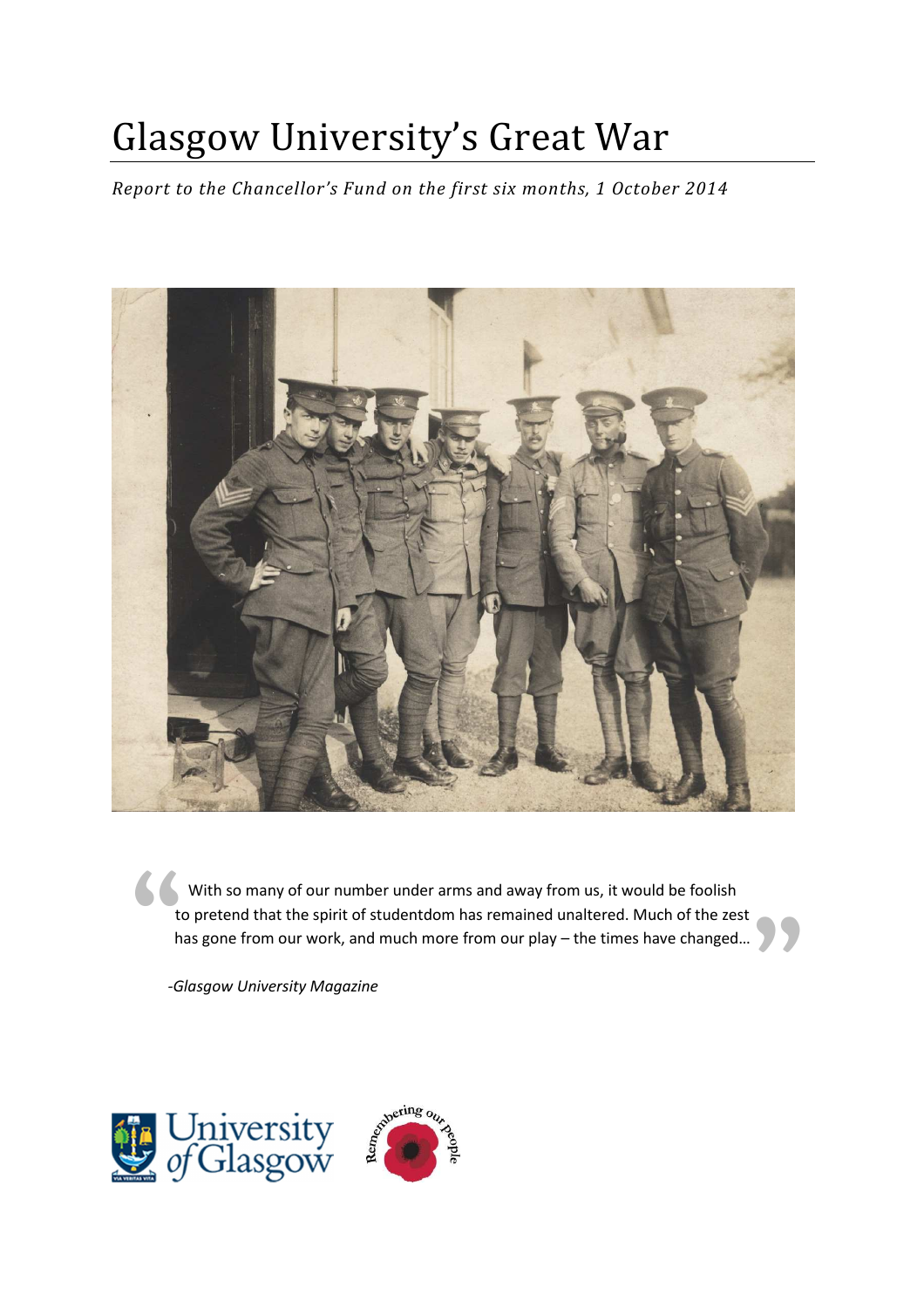## **Contents**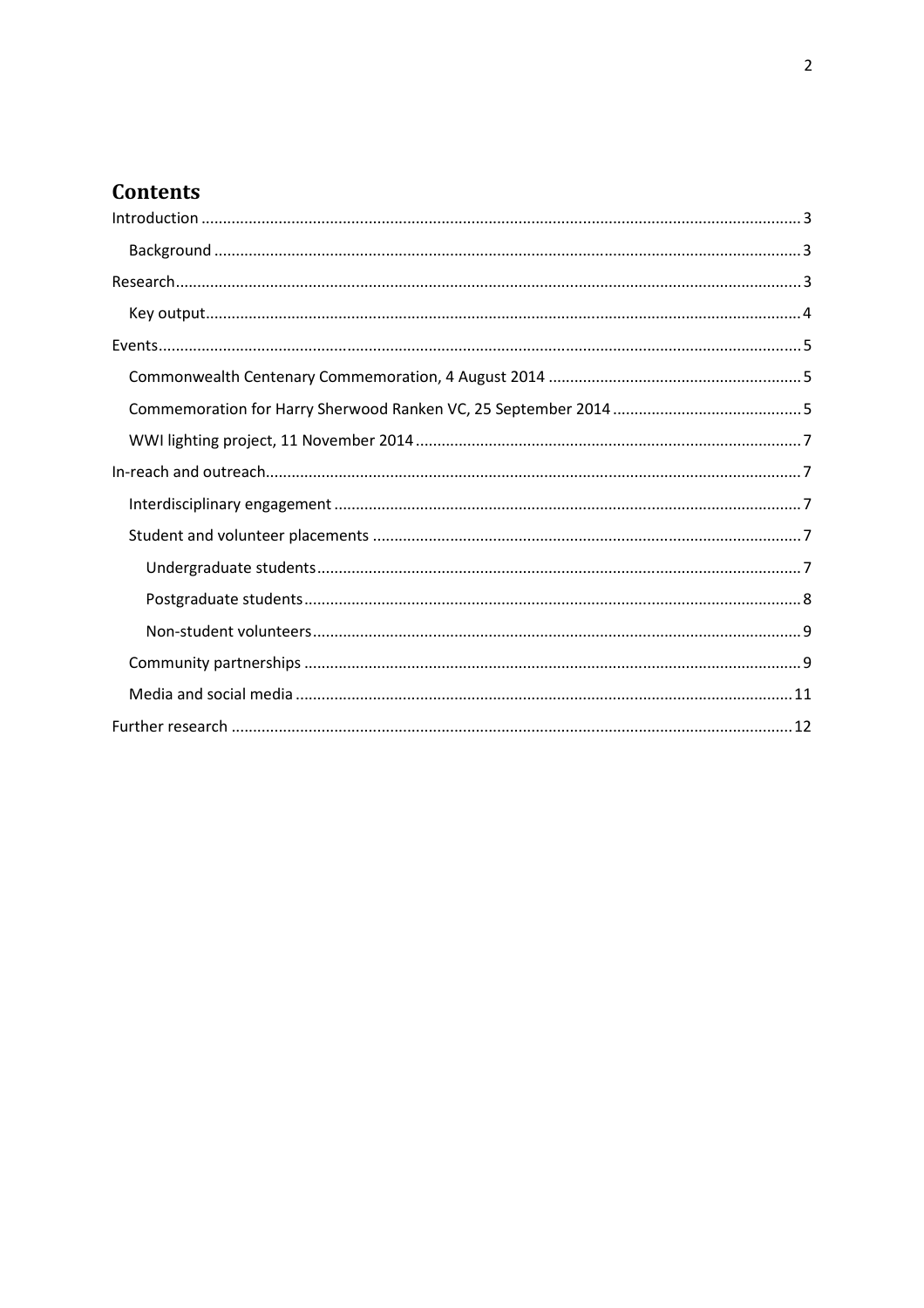### **Introduction**

Glasgow University's Great War, a research project led by Dr Tony Pollard, explores the experiences of the university community during the First World War. Over 4,000 members of the extended University of Glasgow community served in the war and 761 lost their lives. This includes students, academic, administrative and support staff, as well as many individuals who trained at the university's Officer Training Corps. The project is building upon the university's First World War Roll of Honour, an excellent online resource. The project will continue to document the lives of individuals who were impacted by the war, as well as reflecting more broadly upon the ways in which the First World War changed university life, from the experiences of female staff and students to the profound effects it had on professions like medicine. The project furthermore is interrogating the effects of institutional involvement in the military recruitment process, exploring alternative and dissident narratives, and unpacking key concepts of bravery and cowardice.

#### **Background**

Students, staff, and alumni of the University played a wide range of roles in the First World War, from soldiers on active service to medics and ministry officials at home. The socio-political ramifications of the war were felt from the home front to the frontlines with direct impact upon the campus at Gilmorehill and the lives of the members of the University community. Throughout the war years, the University assembled a Roll of Service, collecting information and news clippings on members of the community on active service, compiling a Roll of Honour of those who died. The University's grand war memorial is its chapel. Designs for a new chapel were commissioned in spring of 1914, but the outbreak of war in August put a stop to the project. After the war, plans for a chapel were resurrected, but it was now envisioned as a fitting memorial for those from the University community who served and sacrificed during the war. The chapel was built in the 1920s by public subscription and officially opened in October 1929. The interior walls behind the altar feature panels inscribed with the names of alumni and staff who died in the conflict. In 2005 the University Archives digitised this Roll of Honour, creating an online searchable database that also included the names of nearly 4,000 more men and women who served and survived.

There is, therefore, a wonderful dataset generated at the time of the conflict, which has been expanded upon and curated by the University in the intervening decades. Glasgow University's Great War project is interrogating this data to find the deeper social significance of the University's war years, building up a picture of what life was like at the institution during the war and how the conflict helped to shape the University as it is today.

#### **Research**

The initial Chancellor's Fund grant was confirmed in November 2013. The process of recruiting a Project Office commenced in December and the position started in March 2014. Since then the research conducted by Glasgow University's Great War Project has concentrated on two activities:

- Assessing resources for study in the University Archives
- Developing research strategies

A wide-ranging survey of First World War material in the archives has led to the identification of key collections, such as the records of the University Officers Training Corps and the personal papers of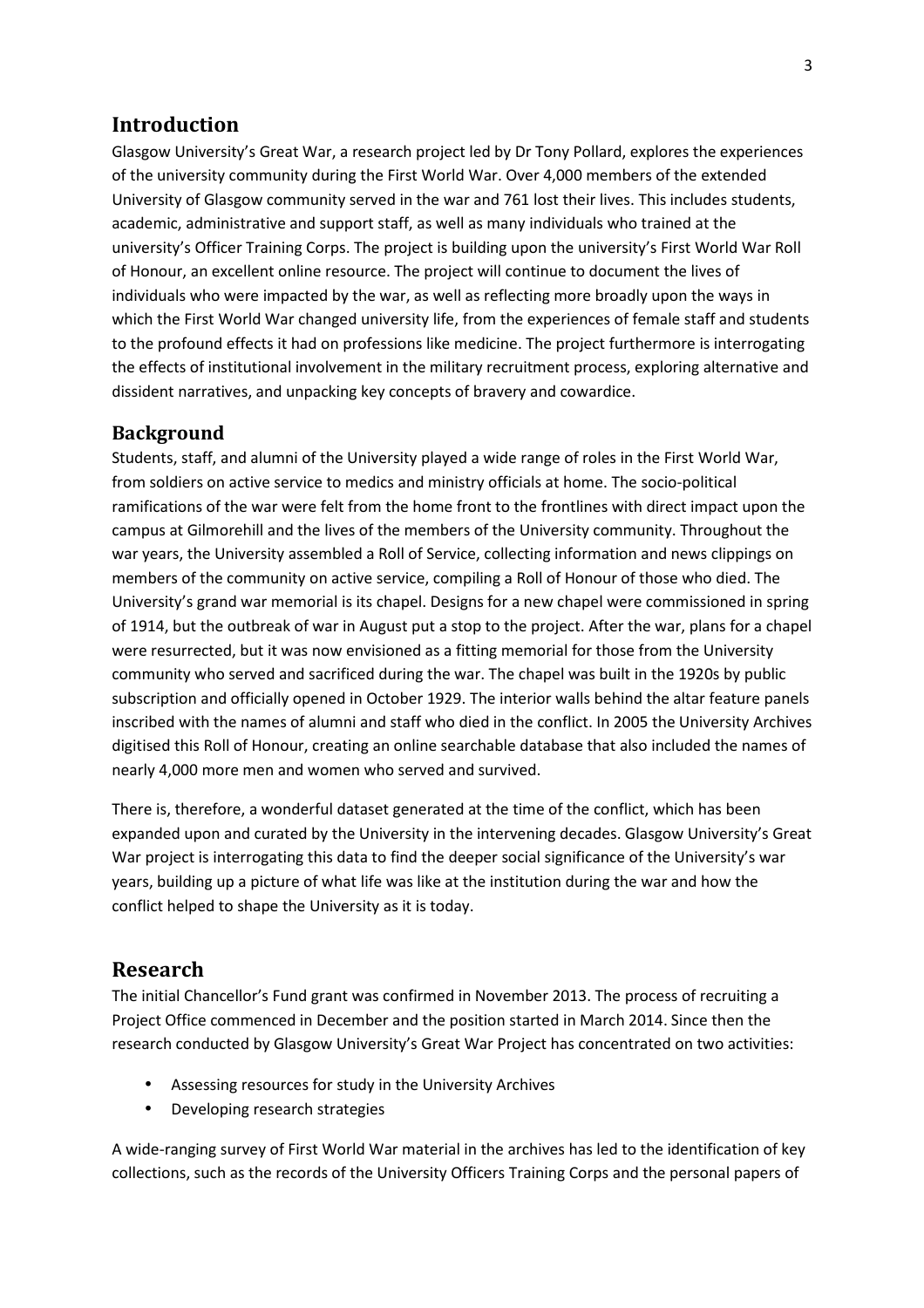staff and graduates such as Dr Honoria Keer, Professor Archibald Bowman, and Professor Sir William Macewen. The following themes have been surveyed and selected for further research in the next six months:

- The University OTC particularly covering records of activity at camps
- University Calendar and Senate signs of any influence on curriculum, particularly for the professions of medicine, engineering, and theology
- Student groups archives especially SRC, student unions, student publications
- Press reporting of University activity utilise albums of news cuttings



**Figure 1 An example of some of the WWI-era records held in the University Archives** 

## **Key output**

While research is on-going and will result in formal peer-reviewed publications, including a book by the PI, Tony Pollard, the following interim research output has been generated:

- A First World War timeline that brings together international, national, regional, and university-specific events
- Précis on medics and medical training at the University of Glasgow
- Source guide for wartime issues of *Glasgow University Magazine*
- Data culled from the Roll of Honour, parsed for specific datasets like a breakdown of individuals serving with Commonwealth units
- Fresh interface for the online Roll of Honour that is more user-friendly and satisfies up-todate University of Glasgow corporate identity and branding

The interrogation of data has led to notable new finds, for example, just over one quarter of the 4,500 individuals on the University's Roll of Service served in a medical unit during the First World War.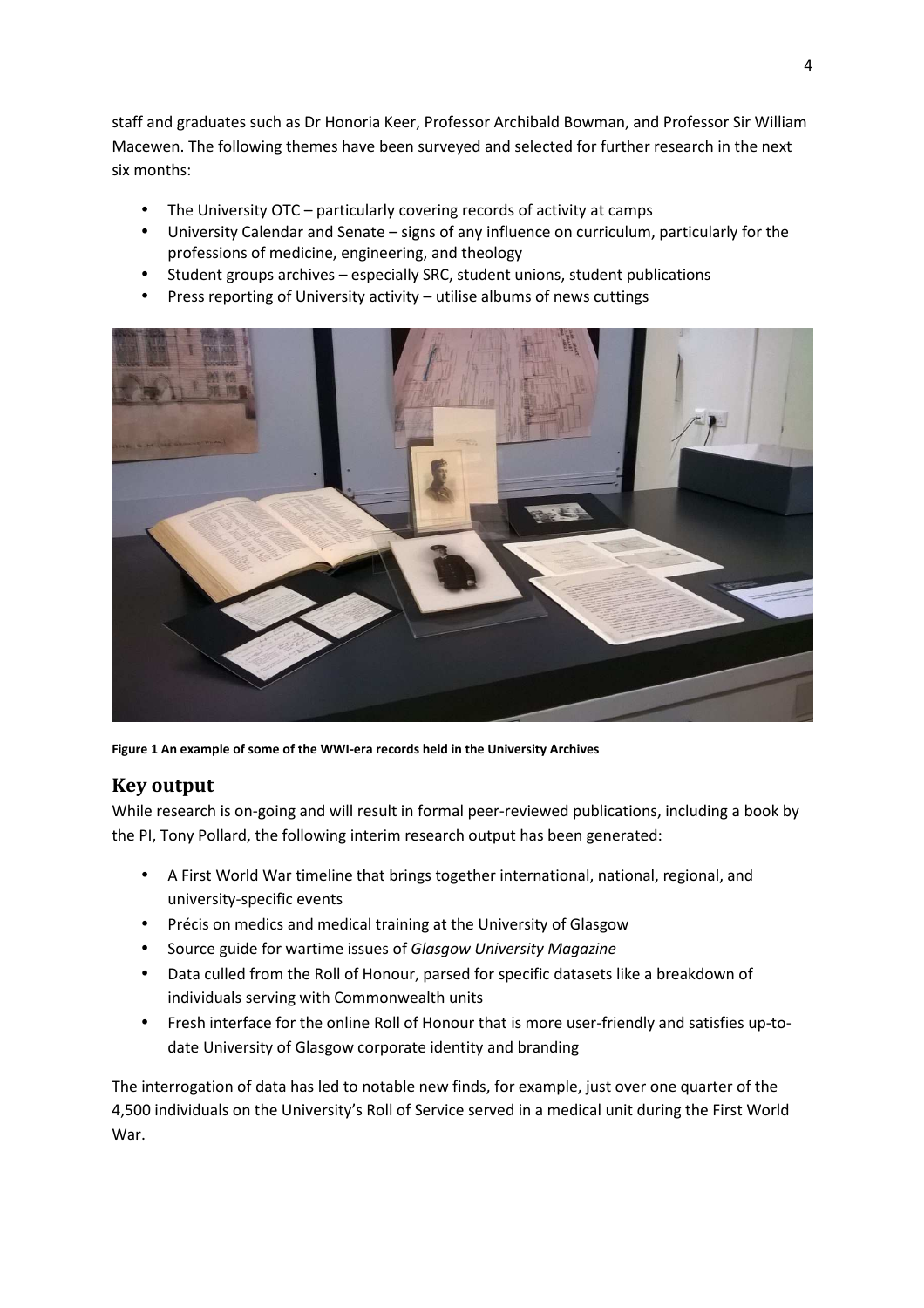## **Events**

The project has been involved in the delivery of a number of high profile events over the past six months, highlighting the centrality of the University of Glasgow to the city of Glasgow, as well as emphasising the relevance of and interest in the project within university community and beyond.

#### **Commonwealth Centenary Commemoration, 4 August 2014**

On Monday, 4 August the UK commemorated the centenary of its entry into the First World War. With the close of the Commonwealth Games just a day before, Glasgow became the locus of Commonwealth centenary commemoration. Following a memorial service in Glasgow Cathedral, officials, members of the armed forces, and dignitaries from around the Commonwealth attended a wreath-laying ceremony at the city's cenotaph in George Square and a reception in City Chambers.



**Figure 2 Students Jennifer Stewart, Katie McCrossan and Hugh Roberts, along with staff Jennifer Novotny and Tony Pollard meet the First Minister** 

The Great War Project was invited by the City of Glasgow's centenary project to be part of the City Chambers event. Three of our undergraduate student placements had the opportunity to share their expertise with Commonwealth dignitaries, including Prime Minister David Cameron, and First Ministers Alex Salmond, Peter Robinson, and Carwyn Jones.

## **Commemoration for Harry Sherwood Ranken VC, 25 September 2014**

On 25 September 2014 Glasgow University's Great War Project officially launched after a special commemoration service for the first war death of the university community: Capt Harry Sherwood Ranken, RAMC. Ranken graduated from the University of Glasgow MB ChB (with commendation) in 1905. He died of wounds on 25 September 1914 and was posthumously awarded the Victoria Cross, the first Glasgow-born recipient of the award in the First World War.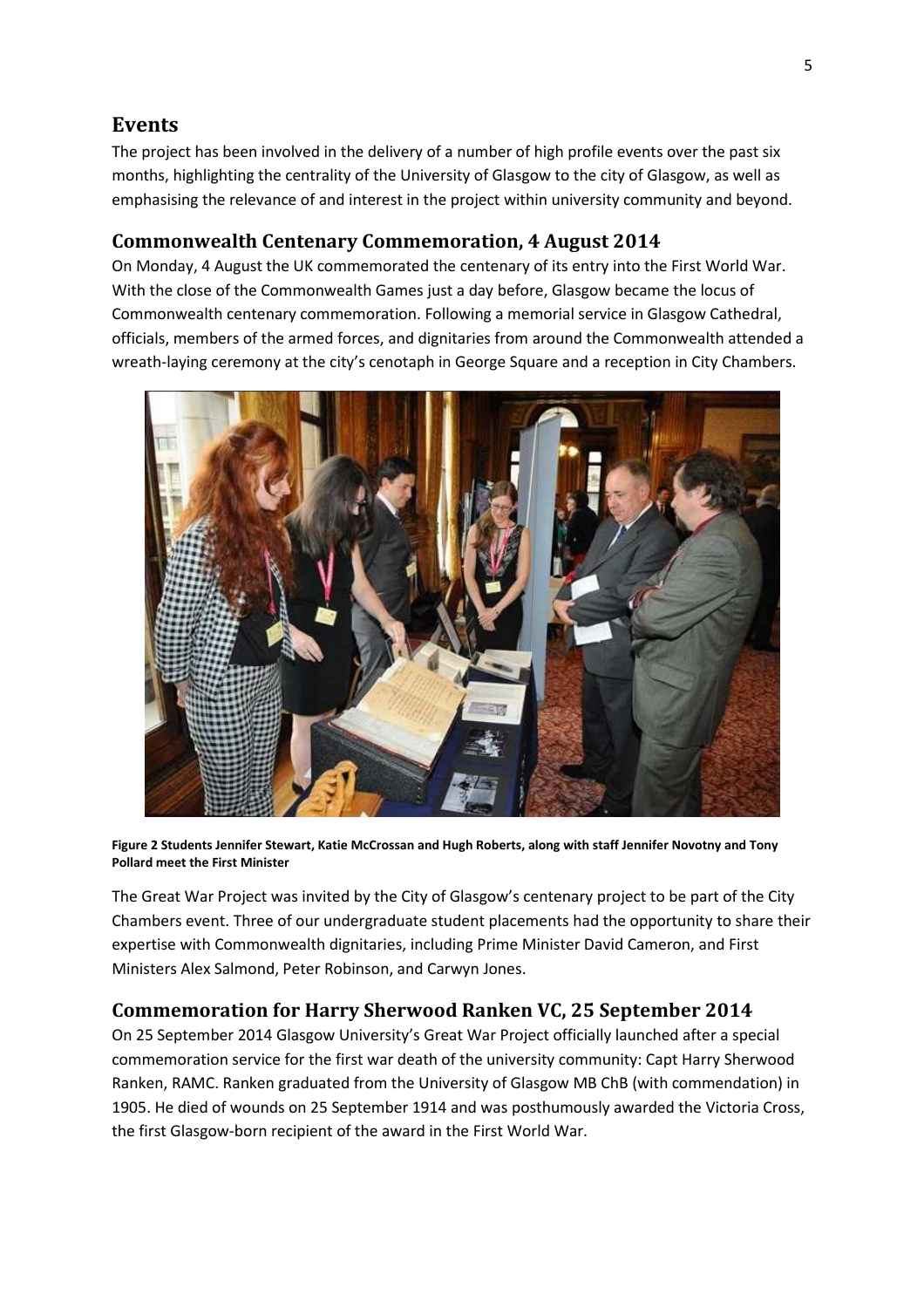The event hosted by the University of Glasgow was well attended, with nearly 200 staff, students, alumni, and members of the public in attendance. Key guests included Glasgow's Lord Provost, Sadie Docherty, and the descendants of Harry Ranken, including his grandnephew David Eynon and niece Betty Balfour. Never was the real-world impact of the work of the project made more clear than by the reactions of Ranken's family: the Great War Project's research is meaningful and performs real cultural work within today's modern population.



**Figure 3 Ranken's grandnephew, David Eynon, places a cross in the Garden of Remembrance** 

As part of the commemorations, an alumna of the university who resides in France, Margaret Brohan, laid a wreath on Ranken's Commonwealth War Grave at Braine Cemetery. Afterwards she wrote to the project, stating:

[T]he sun was just peeping through the mist, the graveyard was silent except for a few birds chirping in the distant trees, so calm! But in my thoughts, I saw the soldiers in the cold, in the mud, in the trenches, the noise of shells falling, men shouting, men dying, the horrors of a hundred years ago! Today, they sleep peacefully under a row of white headstones. It was 12 o'clock, the *angelus* bells were ringing, life goes on...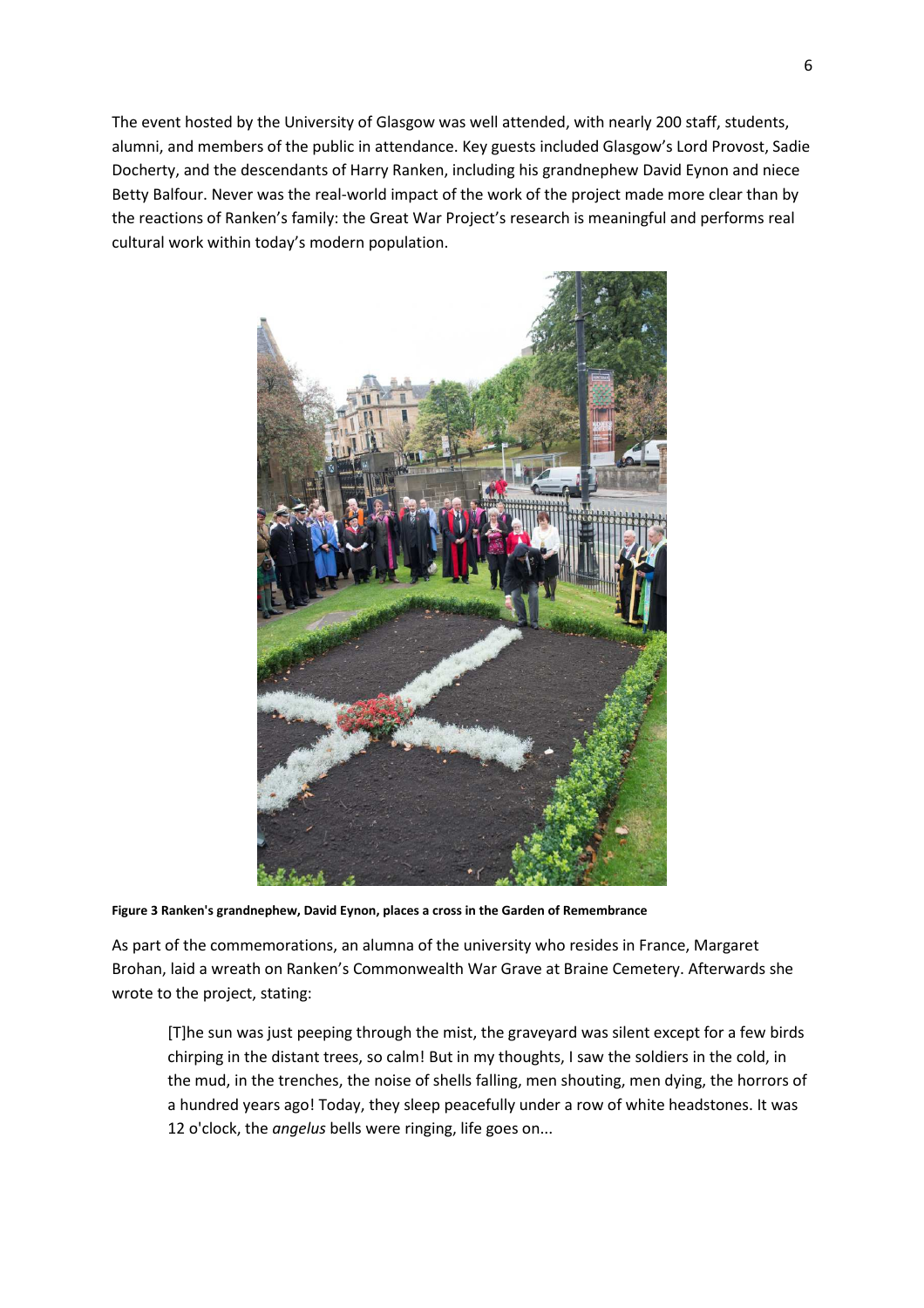Thus the work done so far is not only academically rigorous, challenging preconceived notions about the First World War and interrogating the experiences of the University of Glasgow community for a more nuanced understanding of life during 1914-18, but perhaps more importantly, the work resonates deeply with a range of individuals today.

### **WWI lighting project, 11 November 2014**

The project is currently working closely with the City of Glasgow and technicians from London-based company The Projection Studio to contribute content and archival material to Glasgow's special Remembrance Day event. This includes a light display that will be projected onto City Chambers. Not only have we consulted on scope and content of the presentation and contributed scans of archival images and documents, but we have put forward University of Glasgow students as voice actors to read out passages of letters and diaries.

## **In-reach and outreach**

Part of the remit of the project is to encourage engagement across university subjects and services, as well as the wider Glasgow community.

#### **Interdisciplinary engagement**

The project is establishing an informal network of researchers whose work relates to the First World War era and fostering communication (and hopefully future collaboration) across colleges and schools. There has been an excellent response to an initial email survey of WWI-related research from the Colleges of Arts and Social Sciences, which has generated on-going correspondence with staff from a variety of subjects. In the next six months the survey will expand to include other colleges. This will result in the compilation of a publicly accessible WWI expert directory for the use of the wider academic community as well as popular media, the first draft of which is to be published in advance of Remembrance Day 2014.

Such internal network-building has already resulted in key relationships with staff in Theology and Religious Studies, History, Theatre, Film and Television Studies, and Urban Studies, working together to publicise events and encourage the recruitment of student internships, as well as resulting in the contribution of interdisciplinary content to the project blog. In addition, the project has supported colleagues, for example providing research to the Chaplaincy in advance of special services, and received support in turn from Estates and Buildings (creation of a memorial garden) and the Photographic Unit (on-going digitisation of WWI-related collections).

#### **Student and volunteer placements**

In the first six months of the project we have worked with eleven undergraduate Club 21 student interns, one MSc Museum Studies postgraduate, and two non-student volunteers, supporting each of these individuals in undertaking archival research and continued professional development.

#### **Undergraduate students**

Undergraduate students researched the biographies of international students during WWI. Three student placements, Jennifer Stewart, Hugh Roberts, and Katie McCrossan, accompanied Great War Project staff to the Commonwealth First World War Centenary wreath-laying in George Square, presenting their research to dignitaries and officials from around the Commonwealth, including the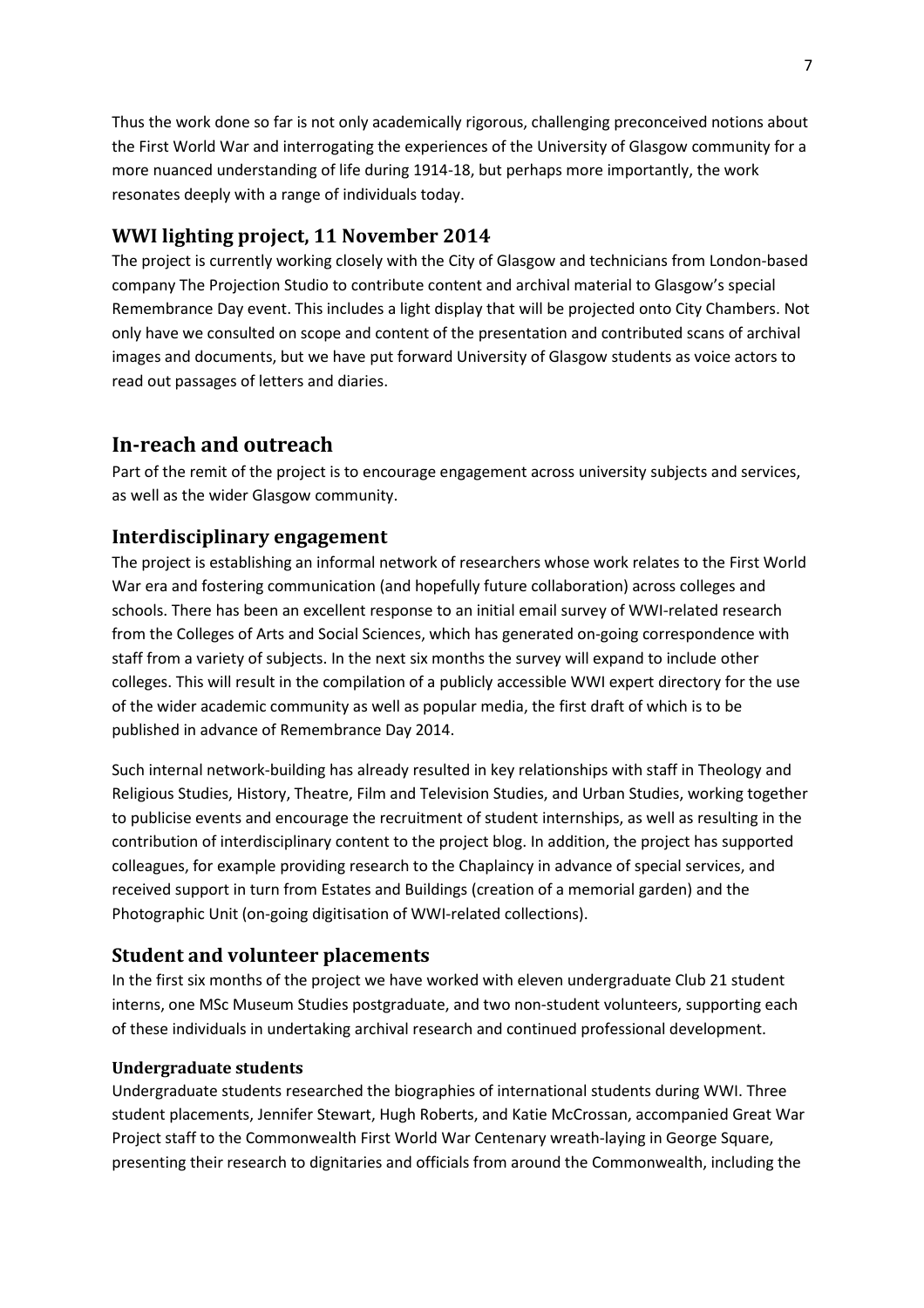First Ministers of Scotland, Wales, and Northern Ireland, the Prime Minister, and the Prince of Wales. In addition to this, Jennifer was interviewed about her placement with the University Archives by the media charity Fixers UK to give a young person's perspective on the First World War, which aired on STV. http://www.fixers.org.uk/news/10619-11235/the-great-war-fix-on-stv.php



**Figure 4 Student placement Jennifer Stewart talks about her research to filmmakers** 

#### **Postgraduate students**

A postgraduate student, Michael O'Brien, worked closely with project staff to plan and install a special exhibition on the University Officers Training Corps in the Memorial Chapel, using objects and documents from the Hunterian Museum and University Archives. This was in fulfilment of his dissertation placement as part of the HATII MSc in Museum Studies.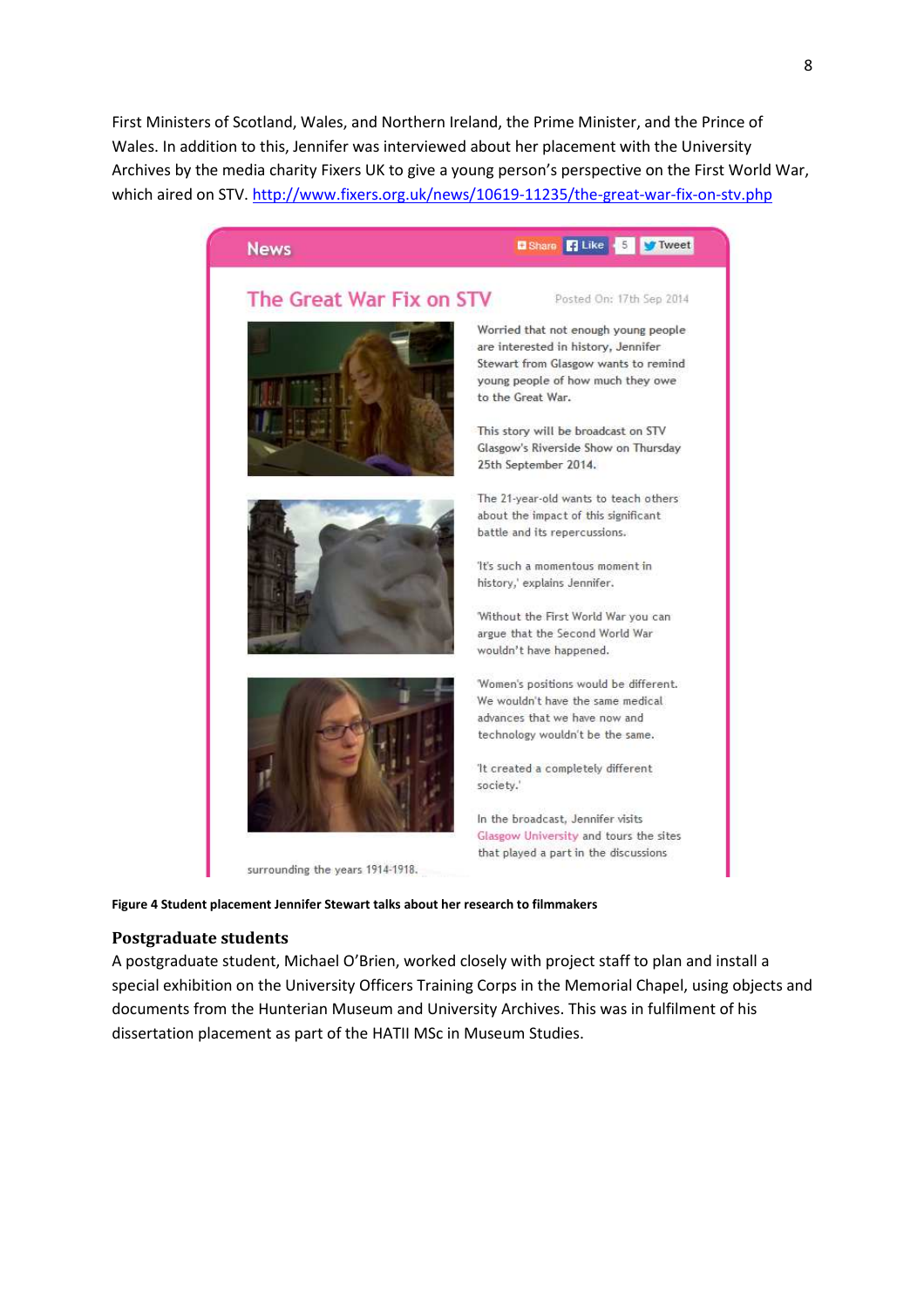

**Figure 5 MSc student Michael O'Brien installing an exhibition in the Chapel** 

#### **Non-student volunteers**

Two members of the public have also been volunteering with the project: Jim McLarnon and Kate Gordon. Jim, a retired forensic technician, has been exploring continuity and change in the subject of Forensic Medicine from 1910-20, and looking into the wartime activities of Professor John Glaister and his son, John Glaister, Jr. Jim wrote a blog post about his work, which is available here: http://glasgowunigreatwar.wordpress.com/2014/09/17/from-forensic-medicine-to-the-westernfront-the-papers-of-john-glaister-jr/. Kate, who has a degree in Information Management, is cataloguing collections like that of Archibald Bowman, a former member of staff who signed up at the outbreak of war and spent eight months as a POW in Germany, later returning to the university as Professor of Moral Philosophy. She also contributed a blog post, available here: http://glasgowunigreatwar.wordpress.com/2014/09/05/a-tale-of-two-bowmans/

#### **Community partnerships**

The Great War Project has been developing relationships with a variety of local groups, most notably Glasgow City Council's First World War commemoration group. We also have developed relationships with two secondary schools (Stewarts Melville and Govan High School) as a pilot programme to share research and information about mutual alumni / students, with the idea that this programme will be expanded to include additional key schools, like Clydebank High School, in the next six months.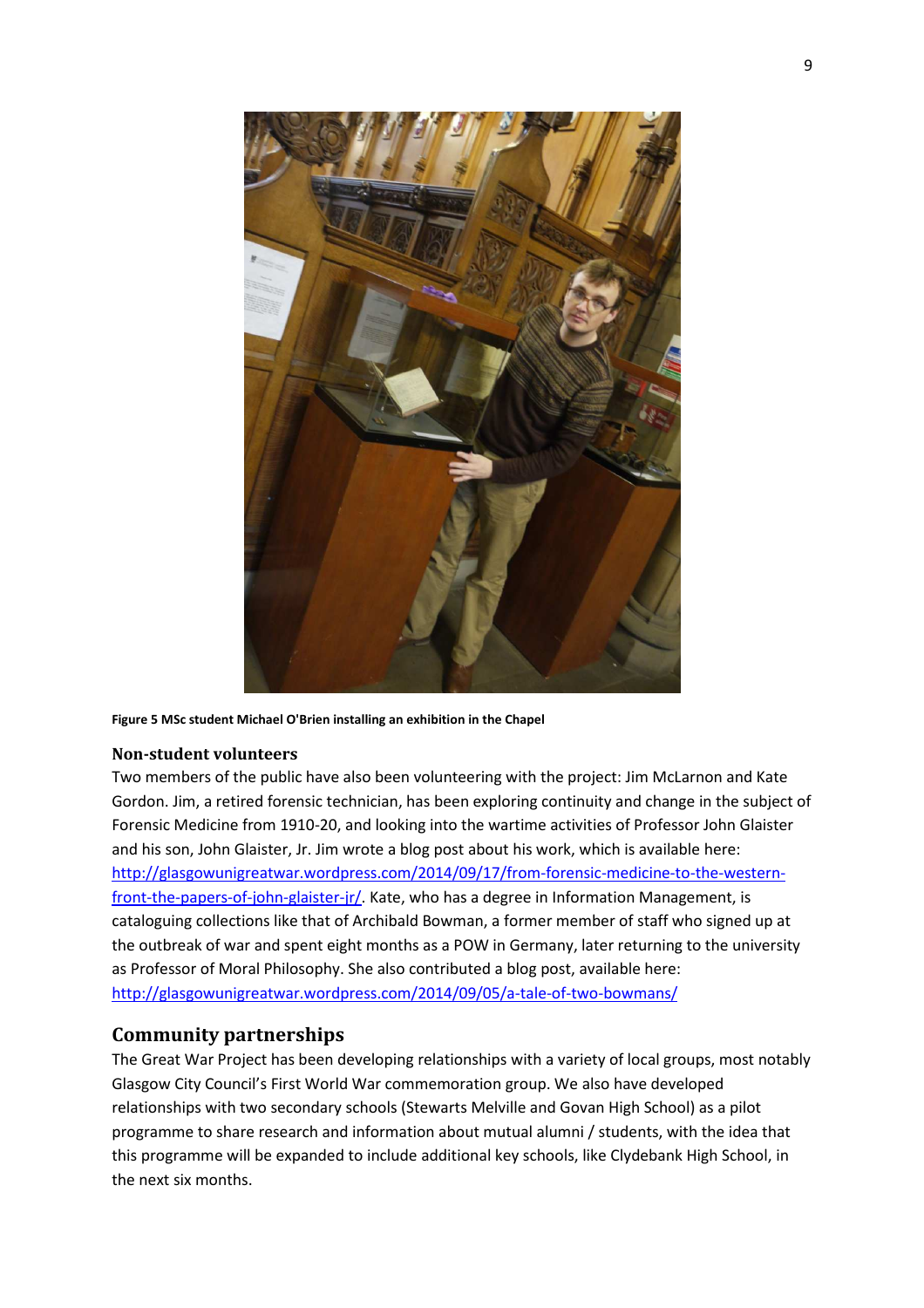

**Figure 6 Students from Clydebank High School attend the commemoration event at the University of Glasgow on 25/9/2014** 

We have also partnered with organisations like the Friends of the Glasgow Necropolis to provide student placements to pursue mutually-beneficial research. We are currently recruiting students to work with other external organisations like the Royal Highland Fusiliers Museum and the Royal College of Physicians and Surgeons of Glasgow. The project has been approached by other organisations for potential future collaboration.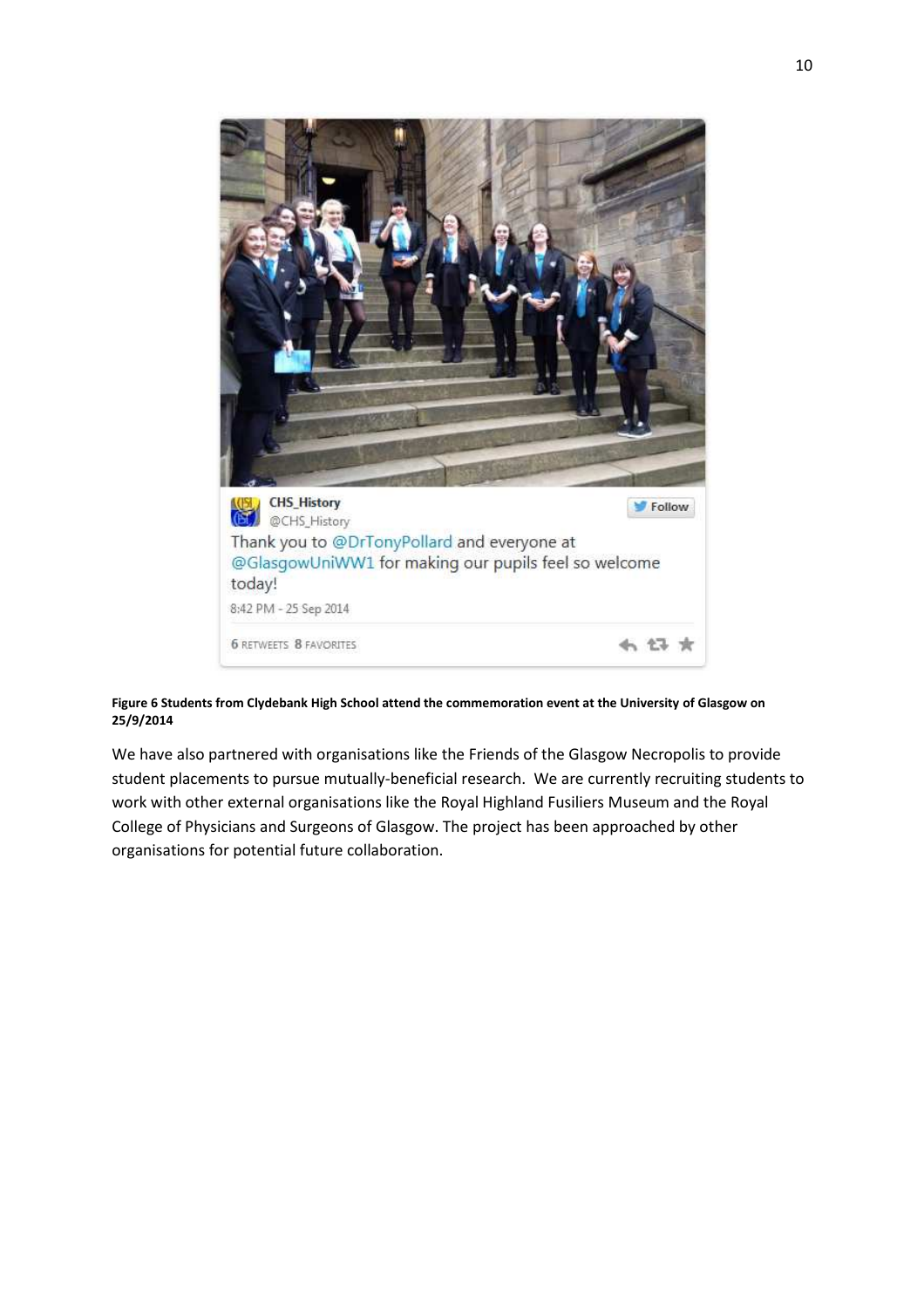

**Figure 7 Student placement Bethany Garry speaks to Tony Pollard about her research on war graves in the Glasgow Necropolis** 

## **Media and social media**

The Great War Project seeks to enhance the local, national, and global reach and reputation of the University of Glasgow not just through academic research and publication, but also through popular media and social media. Media interest in the project has been ongoing since the start of the centenary. Examples of features and interviews with project staff include the following:

- Bowditch, G. Lost angels of the First World War Gardener unearths the stories of Scotland's brave lady medics. *Sunday Times*. 6/7/2014.
- Gillies, Connor. Hundreds Gather in Glasgow for WW1 Commemoration. *Radio Clyde News*. 4/8/2014.
- Live coverage of Commonwealth centenary commemorations. *Australian Broadcasting Corporation*. 4/8/2014.
- Nicoll, V. Service for city's first VC winner. *Evening Times*. 9/9/2014.
- Reporting Scotland. *BBC*. 24/9/2014
- University ceremony honours Victoria Cross soldier in First World War. *STV*. 24/9/2014
- First Glaswegian to be honoured with Victoria Cross remembered. *STV Glasgow*. 24/9/2014.
- Smith, K. VC winner was first of war dead from city university. *The Herald*. 30/9/2014

In addition to traditional print and television media, the project has a rapidly growing social media presence, as evidenced by a Twitter account that has grown from 100 followers in March 2014 to just under 1000 followers at the end of September 2014. The project has been tweeting the war, highlighting university wartime events and anniversaries, including the deaths of those on the Roll of Honour. A project blog was started in July 2014 as a way to disseminate on-going research to specialist and non-specialist audiences alike, garnering over 800 total views in the first three months and attracting contributions from project staff, students, volunteers, and staff from other subjects and services across the university.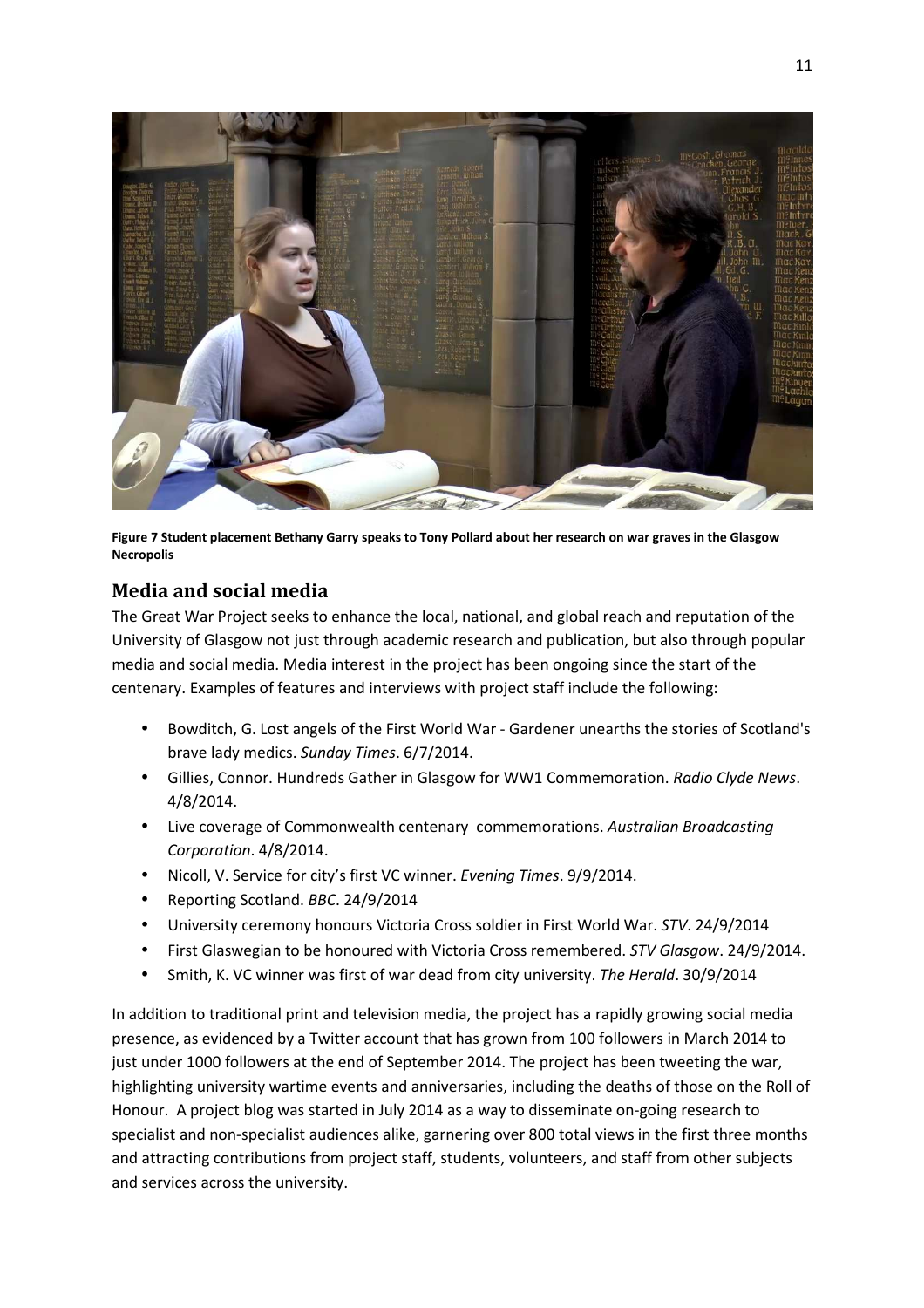## **Further research**

The Chancellor's Fund grant has enabled the support of a dedicated Project Officer at .8FTE, allowing Glasgow University's Great War to accomplish a large amount, resulting in a robust and effective project that compares favourably to other centenary commemoration and research projects both within the UK and beyond. Specifically, a dedicated Project Officer significantly increases the ability for Glasgow University's Great War to facilitate both in-reach and outreach via recruiting and supervising student placements, and liaising with external organisations and members of the public, in addition to supporting the PI by delivering specialist research.

The next six months will continue to build upon the work already done, most notably targeting the research themes previously discussed:

- The University OTC particularly covering records of activity at camps
- University Calendar and Senate signs of any influence on curriculum, particularly for the professions of medicine, engineering, and clerical
- Student groups archives especially SRC, student unions, student publications
- Press reporting of University activity utilise albums of news cuttings

Key partnerships will be expanded to include the Erskine hospitals. The University of Glasgow's connection to the Erskine hospitals (originally the Princess Louise Scottish Hospital for Limbless Sailors and Soldiers) dates to 1916 when the Regius Professor of Surgery, Sir William Macewen, helped found the institution and became its first Chief Surgeon.



**Figure 8 The manufacture of prosthetic limbs from the collection of Sir William Macewen held by the University Archives** 

Future event planning includes the organisation of three public talks on WWI themes to be held at the University of Glasgow, along with the beginning stages of the organisation of a major interdisciplinary conference for 2016 to look at the role of institutions (both commercial and higher education) in First World War, particularly regarding recruitment. More student-curated exhibitions are also envisioned, particularly an exhibition of material relating to the Scottish Women's Hospital